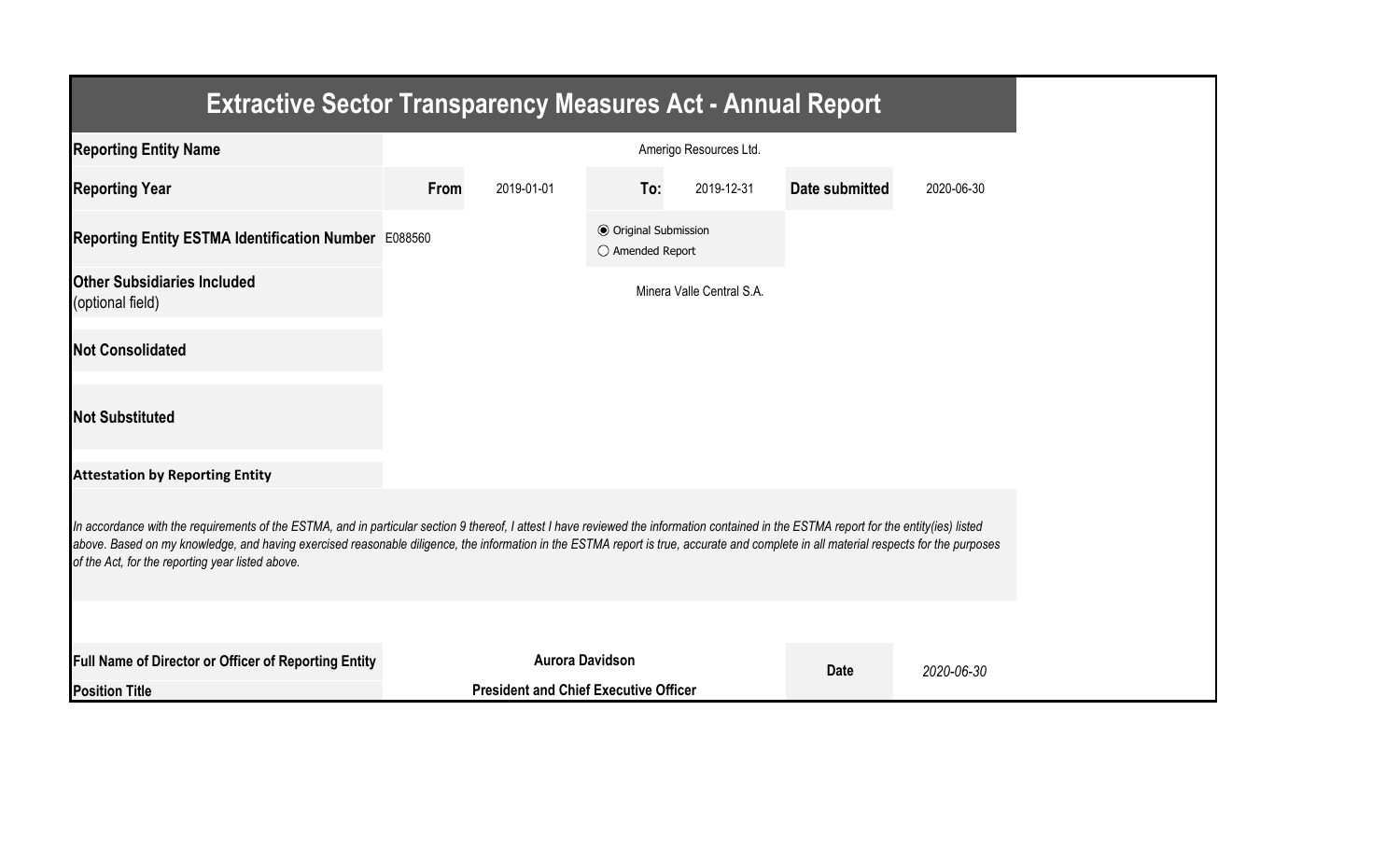| Extractive Sector Transparency Measures Act - Annual Report   |                                               |                                                                                  |                        |                  |         |                                   |                |                  |                                                         |                                      |                                                                                                                                                                                                                                                                                                                                                                                                                                                                                                                                                                                                                                                                                                                                                                                |  |
|---------------------------------------------------------------|-----------------------------------------------|----------------------------------------------------------------------------------|------------------------|------------------|---------|-----------------------------------|----------------|------------------|---------------------------------------------------------|--------------------------------------|--------------------------------------------------------------------------------------------------------------------------------------------------------------------------------------------------------------------------------------------------------------------------------------------------------------------------------------------------------------------------------------------------------------------------------------------------------------------------------------------------------------------------------------------------------------------------------------------------------------------------------------------------------------------------------------------------------------------------------------------------------------------------------|--|
| <b>Reporting Year</b>                                         | From:                                         | 2019-01-01                                                                       | To:                    | 2019-12-31       |         |                                   |                |                  |                                                         |                                      |                                                                                                                                                                                                                                                                                                                                                                                                                                                                                                                                                                                                                                                                                                                                                                                |  |
| <b>Reporting Entity Name</b>                                  |                                               |                                                                                  | Amerigo Resources Ltd. |                  |         | <b>Currency of the</b><br>Report  | <b>USD</b>     |                  |                                                         |                                      |                                                                                                                                                                                                                                                                                                                                                                                                                                                                                                                                                                                                                                                                                                                                                                                |  |
| <b>Reporting Entity ESTMA Identification</b><br><b>Number</b> |                                               |                                                                                  | E088560                |                  |         |                                   |                |                  |                                                         |                                      |                                                                                                                                                                                                                                                                                                                                                                                                                                                                                                                                                                                                                                                                                                                                                                                |  |
| <b>Subsidiary Reporting Entities (if</b><br>necessary)        |                                               |                                                                                  |                        |                  |         |                                   |                |                  |                                                         |                                      |                                                                                                                                                                                                                                                                                                                                                                                                                                                                                                                                                                                                                                                                                                                                                                                |  |
| <b>Payments by Payee</b>                                      |                                               |                                                                                  |                        |                  |         |                                   |                |                  |                                                         |                                      |                                                                                                                                                                                                                                                                                                                                                                                                                                                                                                                                                                                                                                                                                                                                                                                |  |
| <b>Country</b>                                                | Payee Name <sup>1</sup>                       | Departments, Agency, etc<br>within Payee that Received<br>Payments <sup>2</sup>  | <b>Taxes</b>           | <b>Royalties</b> | Fees    | Production<br><b>Entitlements</b> | <b>Bonuses</b> | <b>Dividends</b> | <b>Infrastructure</b><br>Improvement<br><b>Payments</b> | <b>Total Amount paid to</b><br>Payee | Notes <sup>34</sup>                                                                                                                                                                                                                                                                                                                                                                                                                                                                                                                                                                                                                                                                                                                                                            |  |
| <b>CHILE</b>                                                  | CORPORACION<br>NACIONAL DEL COBRE<br>DE CHILE |                                                                                  |                        | 35,880,898       |         |                                   |                |                  |                                                         |                                      | 1. Reported amounts are in US dollars, Amerigo's reporting currency and MVC's functional<br>currency. The amounts are calculated in U.S. dollars. 2. Amerigo produces copper and<br>molybdenum concentrates through an operating subsidiary in Chile, Minera Valle Central S.A.<br>35,880,898 ("MVC"). MVC has a tolling agreement with Corporacion Nacional del Cobre de Chile (Codelco)<br>under which title to the copper concentrates remains with Codelco and MVC earns tolling<br>revenue, calculated as the gross value of copper produced at applicable market prices, net of<br>notional items which include royalties. Royalties are therefore not paid by MVC to Codelco, but<br>are deducted by Codelco from the payments made to MVC under the tolling agreement. |  |
| CHILE                                                         | REPUBLIC OF CHILE                             | SERVICIO DE IMPUESTOS<br><b>INTERNOS ("INTERNAL</b><br><b>REVENUE SERVICES")</b> | 3,320,758              |                  |         |                                   |                |                  |                                                         |                                      | 1. Reported amounts are in US dollars, Amerigo's reporting currency and MVC's functional<br>currency. Of this, \$1,502,399 in respect of income tax monthly installments were calculated and<br>3,320,758 paid in Chilean Pesos (CLP 1,035,300,567) and were translated to US dollars at the average<br>exchange rate of each month of payment, which in this case was an average rate of CLP 689.10<br>: US\$1. 2. \$1,818,359 in respect of final income tax payment for the year ended December 31,<br>2018 was paid on April 2019. The amount was calculated and paid in US Dollars.                                                                                                                                                                                       |  |
| CHILE                                                         | MUNICIPALITY OF<br><b>REQUINOA</b>            |                                                                                  |                        |                  | 195,224 |                                   |                |                  |                                                         |                                      | 1. Reported amounts are in US dollars, Amerigo's reporting currency and MVC's functional<br>195,224 currency. The amounts were calculated and paid in Chilean Pesos (CLP 134,084,016) and were<br>translated to US dollars at the average exchange rate of each month of payment, which in this<br>case was an average rate of CLP 686.82 : US\$1.                                                                                                                                                                                                                                                                                                                                                                                                                             |  |
| <b>Additional Notes:</b>                                      |                                               |                                                                                  |                        |                  |         |                                   |                |                  |                                                         |                                      |                                                                                                                                                                                                                                                                                                                                                                                                                                                                                                                                                                                                                                                                                                                                                                                |  |